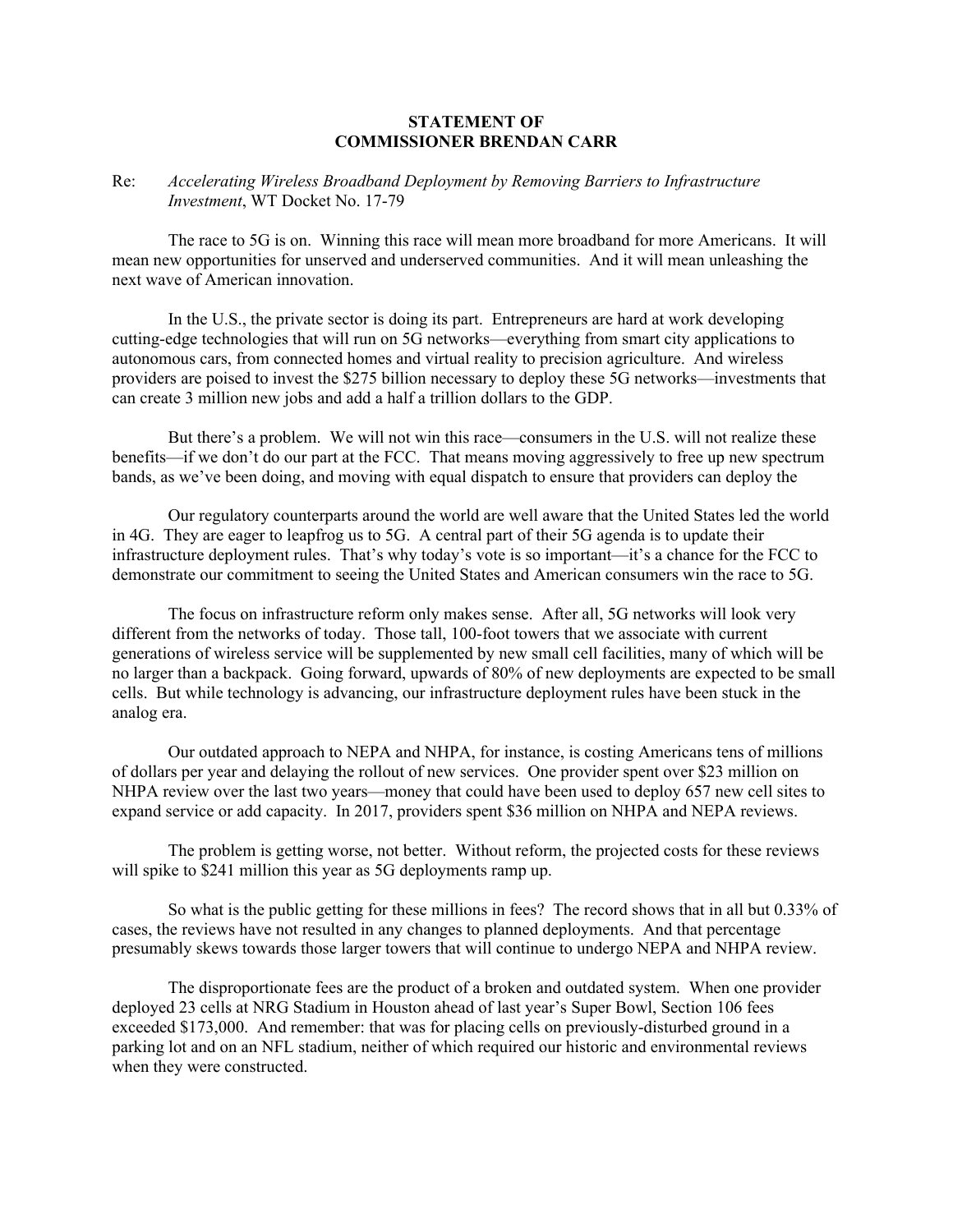Unfortunately, this example is not a one-off. Today, out of the total cost of deploying a small cell—the equipment, the labor, the permitting—nearly 30% is consumed by our outdated NEPA and NHPA procedures.

This threatens to hold us back in the race to 5G or limit the business case to densely populated or affluent areas. That's not success. But with today's Order, we can flip the business case for thousands of communities.

## Here's how:

First, we will exempt small cells from NEPA and NHPA review, given their much different size and footprint than large towers. This will extend the same regulatory treatment to those deployments that the Commission has always applied to other types of infrastructure, including Wi-Fi routers and consumer signal boosters. Moreover, our decision will not greenlight any particular deployment—they will continue to undergo appropriate state or local review.

Second, the Order will streamline the federal procedures that will continue to apply to those larger deployments, including by putting the FCC itself on a clock.

In all of this, our approach benefited from extensive engagement with Tribal Nations consultations that spanned three years. Indeed, when the prior Commission took steps to update our infrastructure rules, I am not aware of the FCC engaging in any similar effort. In this case, FCC leadership and staff participated in consultations in at least nine different states, including Oklahoma, South Dakota, California, New Mexico, and Arizona. FCC officials attended Tribal conferences, hosted Tribal representatives at the FCC, and conducted dozens and dozens of meetings and conference calls concerning the subject matter we are voting on today.

These consultations resulted in significant outcomes. For instance, the Order maintains the current approach to small cell and other deployments on Tribal lands, given the feedback we received. It adopts reforms that will give Tribes more information, earlier in the process for those reviews that go through NHPA procedures. It rejects requests to limit the geographic area where Tribes can express interests and participate in the process. It also expressly recognizes the circumstances in which Tribes can be paid fees for their consulting services. And in those cases, the Order rejects calls that we limit or otherwise regulate the fees that Tribes can charge.

In the end, we have been able to reach a better outcome based on the extensive consultation process. And we are maintaining and focusing the federal review on those deployments that are more likely to raise concerns.

By taking these steps today, we will deliver immediate results to communities around the country. In fact, a recent Accenture study determined that excluding small cells from federal reviews will result in at least \$1.56 billion in savings. That capital could be used to deploy in excess of 55,000 new cell sites and create more than 17,000 jobs. That's billions of dollars for more broadband, and not one penny comes from new taxes or fees on consumers.

\$1.6 billion. 57,000 new cells. 17,000 jobs.

Those are big numbers. They're tough to wrap your head around in the abstract. So to get some perspective, I took a road trip through the Shenandoah Valley two weeks ago. At a roundtable, I spoke with residents and small business owners who discussed the lack of high-speed broadband in their rural communities. They talked about sending their kids to school early, or letting them stay late, just so that